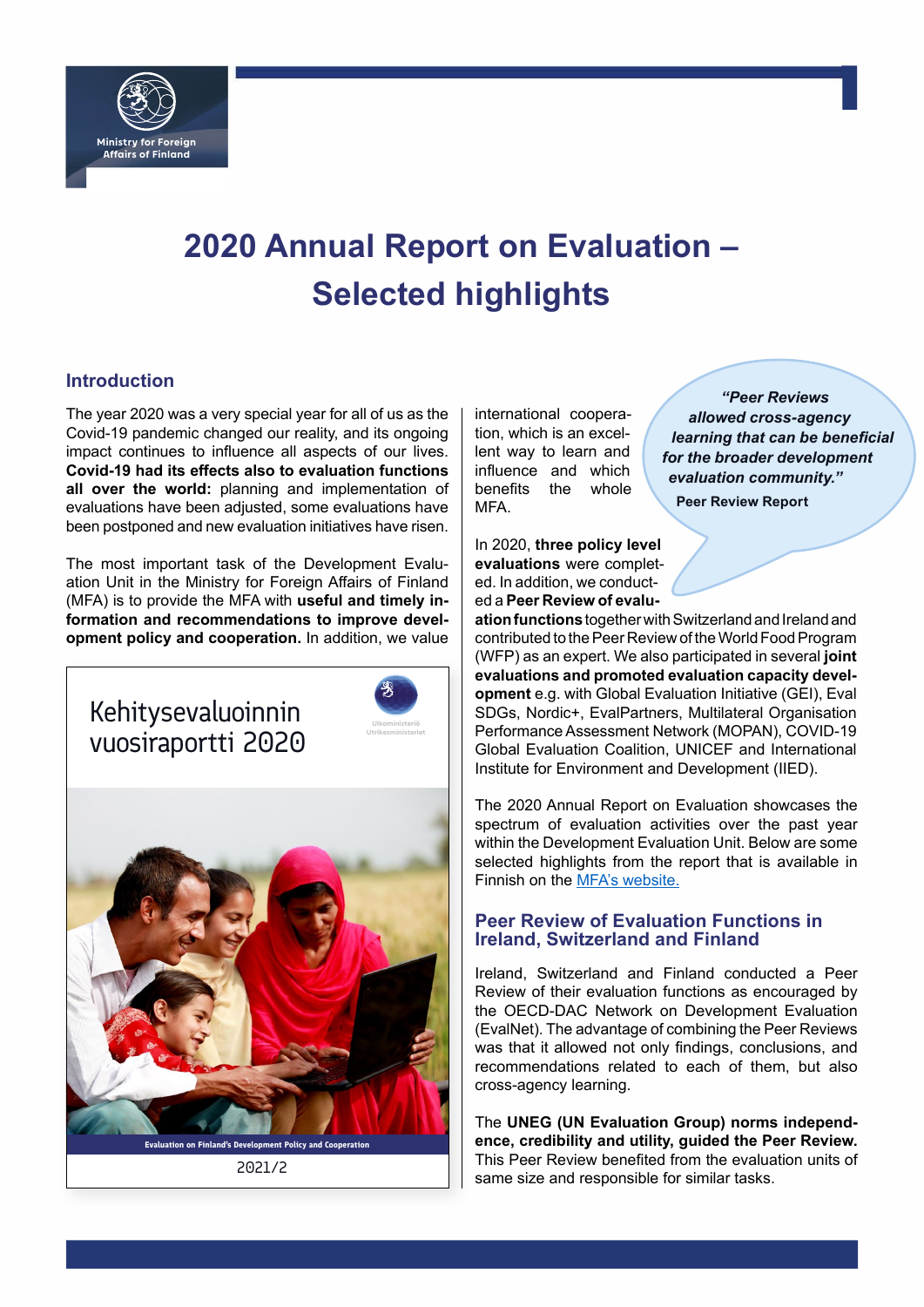The Peer Review was useful both for learning and for the development of evaluation function. According to the Peer Review, the Development Evaluation Unit is independent and excercises its function **with high degree of independence.** In the MFA **the evaluation culture is good and evaluations are of high quality, useful and meet the international norms and standards for evaluations.** However, the quality of decentralized, project-level evaluations need further improvements by e.g. enhancing evaluation capacity and ensuring sufficient human resources for planning, implementation and follow up of evaluations.

1

The Peer Review **praised the evaluation help desk services** provided to the other units in the MFA as well as the **consultative process to prepare the annual evaluation plan.**

There is always room for improvements. The Peer Review concluded that the **usefulness of evaluations is put at risk due to the overambitious scope and complex methodologies.** This leads to lengthy and complex evaluation processes and long reports. The Development Evaluation Unit could thus **pay attention to the relevance and timeliness of evaluations.** The Unit could also **diversify its portfolio of evaluation products** through conducting some less complex and expensive evaluations, employing less-costly evaluation methodology and redesigning evaluation reports.

MFA's evaluation function was further commended by the Center for Global Development (CGD) that **ranked Finland as the 8th on the Quality of Official Development Assistance (QuODA).** Finland's best performance was on the **evaluation dimension where Finland ranked high due to the strength of its system for evaluation and results-based management.**

#### **Evaluation of Finnish Development Policy Influencing Activities in Multilateral Organizations**

This independent evaluation assessed **how Finland influences its multilateral partners and their operations in order to advance the international development agenda.** The evaluation looked at the various in-

**Finland is punching above its weight in the thematic areas where the country is considered a leader.**

fluencing activities by the MFA and their effectiveness and relevance. The evaluation covered 23 multilateral partners of the MFA and nine of them were analysed in more depth. The evaluation, started in June 2019, was based on a framework designed to decipher the

multilateral influencing activities by the MFA as well as the related results.

The evaluation revealed that **Finland was consistently perceived to be "punching above its weight"** in areas where it is considered as a thematic leader and a

*"Finland is a highly regarded and constructive partner."* **World Bank Vice President, Development Finance**

country "walking the talk". Finland is seen as a **credible advocate and has built a reputation as a thematic leader, especially in gender equality, the rights of persons with disabilities, education, technology and innovation.** 

## **Existing good practices for influencing multilaterals at the MFA**

- Working consistently and over long periods of time towards strategic influencing goals;
- Working through different channels and fora, coordinated, at the same time;
- Engaging in informal interactions;
- Building and maintaining personal relationships;
- Working together with like-minded partners (especially the Nordic Group), and forging new alliances;
- Building a profile and reputation;
- Establishing a deep understanding of each of the Multilateral, its operations, and the global context it operates in; and
- Engaging in effective information exchange and communication among MFA staff in Helsinki and abroad, including learning from relevant projects Finland funds at Multilaterals.

According to the evaluation, Finland also **engaged in a range of other influencing activities** than influencing through the governing bodies, funding allocations or staff placements, both directly and indirectly. This was most frequently done through **coordination and relationship management. MFA staff are the key drivers for change but are limited in numbers and affected by rotation.** 

The MFA's approach to managing influencing has been effective for organisational learning and reporting to Parliament but has not yet significantly affected how multilateral influencing is implemented in practice. The **MFA**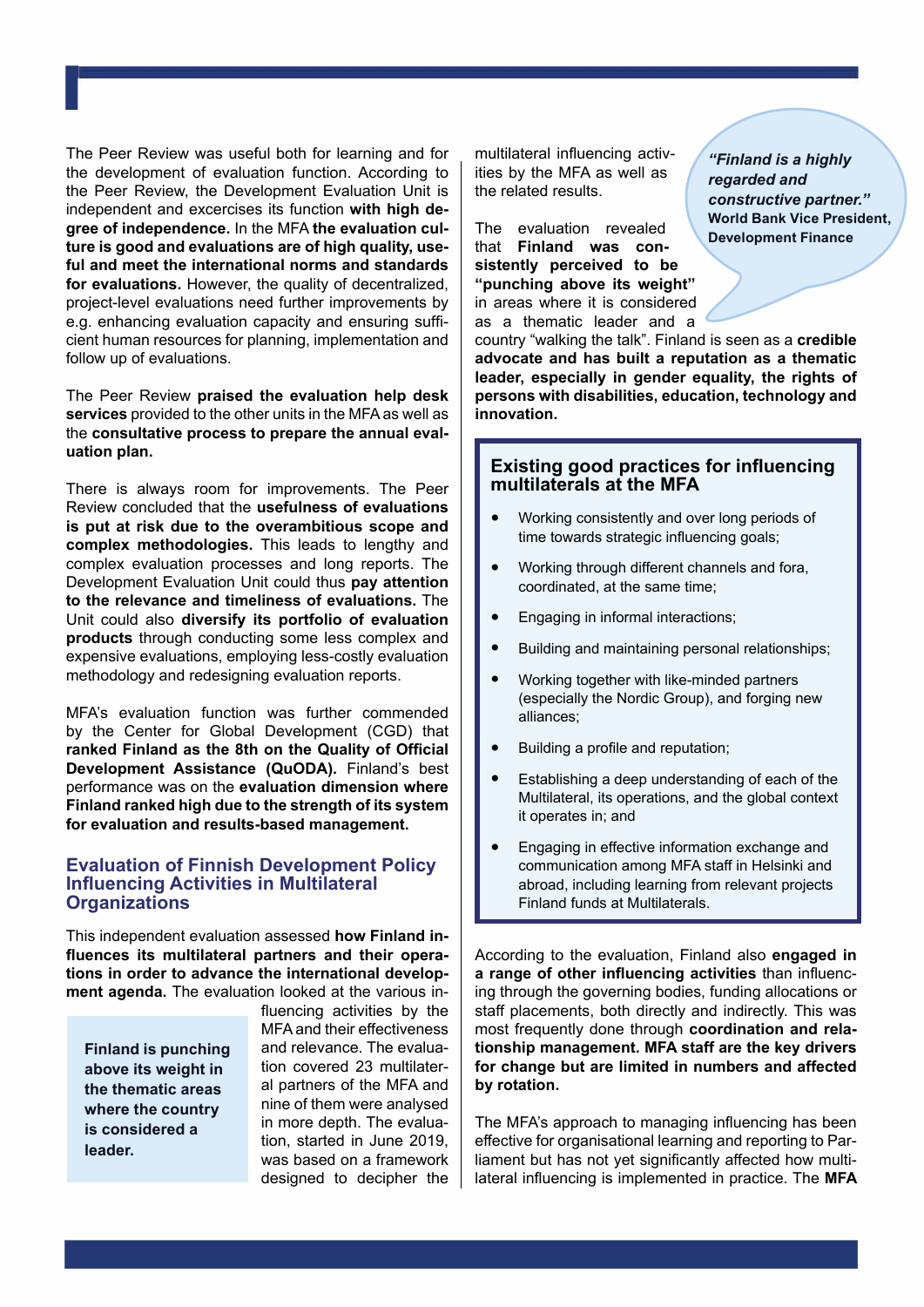**could be working closer with Finns who are working in multilateral organizations.** In the future, more strategic approach is needed along with allocating more resources to multilateral activities.

## **Evaluation of Country Strategy Approach in Fragile Contexts**

Finland's development cooperation with its long-term partner countries is planned and implemented under a Country Strategy approach, which was expanded to apply to all programmable cooperation in 2012. The purpose of the Country Strategy evaluation launched in March 2019

**Despite the challenging circumstances, results were achieved by creating possibilities for peacebuilding.**

 $\mathcal{I}_1$  is a construction of the construction of the construction of the construction of the construction of the construction of the construction of the construction of the construction of the construction of the constr

was to **assess the applicability and feasibility of the Country Strategy approach in fragile contexts,** over the period 2012-2019, given their specific challenges and requirements. The evaluation drew evidence from the experience of Country Strategies in four coun-

tries, namely **Afghanistan, Myanmar, occupied Palestinian territory, Somalia** and in one region, i.e. the "Strategy for Development Cooperation and Humanitarian aid in response to the conflicts in **Syria and Iraq**" was included to draw wider findings and conclusions.

The evaluation acknowledged that the four countries and one region featured in this evaluation **are diverse in terms of the root causes, sources and effects of their fragility but the challenges related to the implementation of the cooperation are, to a large extent, common.** Despite the challenging circumstances, **results were achieved by creating possibilities for peacebuilding. The MFA was recommended to enhance efforts in supporting the peace processes** as Finland has a good reputation in the field.

According to the evaluation, **policy dialogue priorities were relevant and geared to statebuilding,** while the development cooperation could be more closely linked to the medium term policy objectives, including peacebuilding.

The main learning is that **country strategies need to be more flexible** so that they can be adapted to changing circumstances. Also, the **funding needs to be resilient and possible risks need to be monitored sensitively.** Finally, the **analytical basis** of Country Strategies **in terms of conflict and fragility needs to be improved.** The evaluation encouraged the MFA to **continue and strengthen the Human Rights Based Approach and its practical implementation.**

The evaluation results were used in planning the new Country Strategies for 2021-2024. The recently approved strategies now consist of two parts, the first including the strategic goals and the second part covering the development policy and cooperation related Country Programme.

## **Evaluation of Economic Development, Job Creation and Livelihoods**

The evaluation examined how Finland's support has contributed to strengthening the economy, creating jobs and improving livelihoods in partner countries. It assessed **how development policy objectives had been achieved, what were the strengths and weaknesses of the assistance provided, and what are proposed measures to strengthen development cooperation in this field.** The evaluation focused on the period 2016-2019 and consisted of several components such as Country Case Studies for Kenya, Tanzania and Zambia; analysis of private sector instruments and analysis of specific thematic areas.

## **Existing good practices for strengthening the economy in partner countries**

- Having comprehensive approach and defining long-term development policy objectives;
- Setting result targets for development policy priorities, especially for reduction of poverty;
- Defining clearly and coordinating the role of donor country's private sector;
- Selecting donors' priorities: geographical areas, sectors, themes, crosscutting objectives, approaches;
- Choosing main methods and modalities of cooperation;
- Coordinating cooperation effectively in donor organisations;
- Having relevant monitoring, evaluation and learning system in place to measure and learn from results.

The evaluation pointed out that the cooperation to support economic development, job creation and livelihoods has been **relevant for partner countries' needs and in line with Finnish development policy objectives.**

This cooperation It has also **produced many success stories,** e.g. in energy sector as well as in the thematic